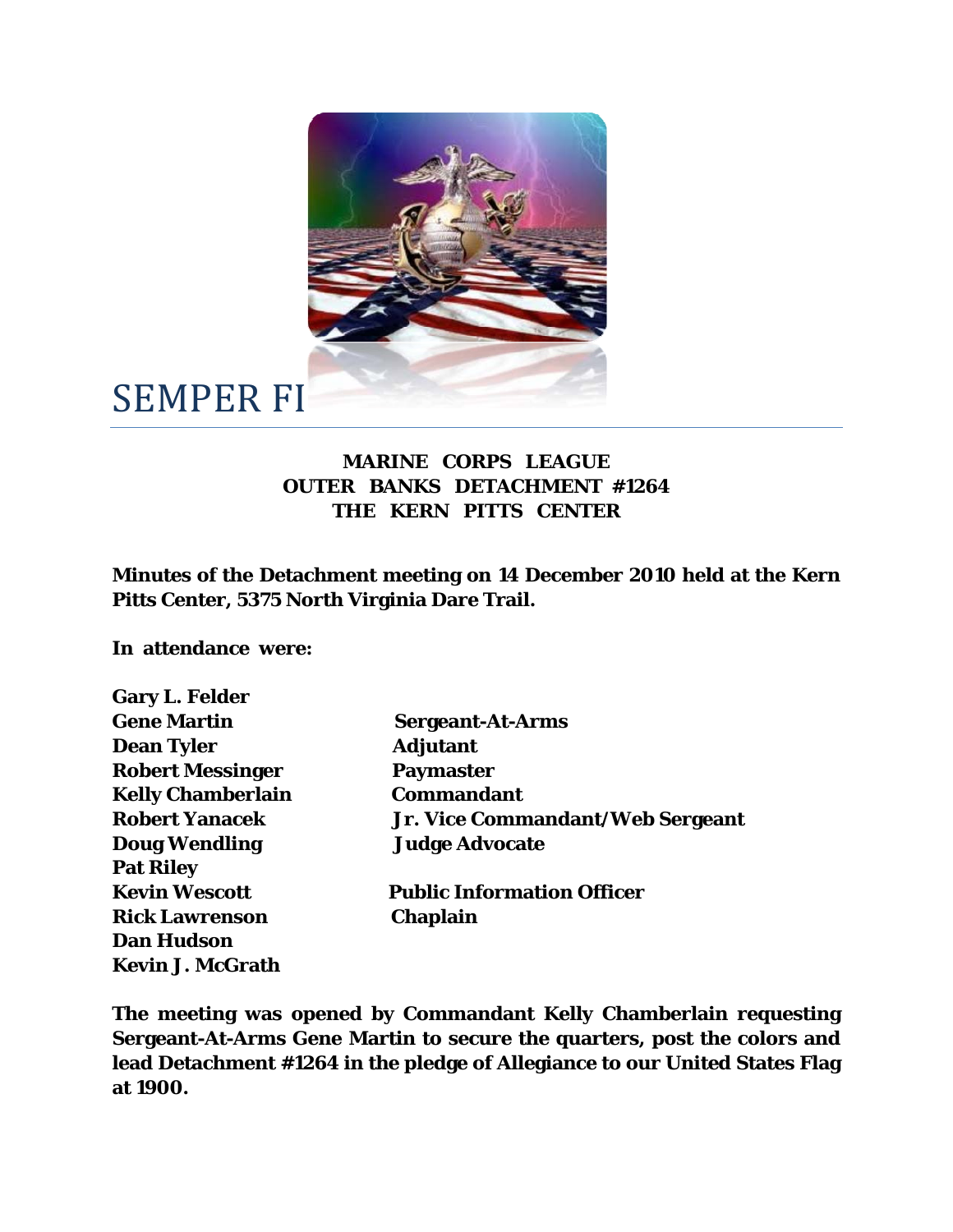**Commandant Chamberlain requested Chaplain Rick Lawrenson to lead the Detachment in our opening prayer.** 

**At this time, Commandant Chamberlain asked if there were any new members needing to be installed? There being one, Jesse Ambrose who was an attendee at the meeting.** 

**Next came the old business request from Commandant Chamberlain starting with Bob Messinger with the financial report. Bob presented the financial report of Outer Banks Detachment #1264 from October to November 2010 {since we do not publish our financial records on the website it was emphasized that Detachment #1264 financial reports are open for review by any member upon request.}** 

**Bob at this time reports on the Toys For Tots program which ran from 13 November to 14 December 2010. Bob reports there were 504 toys collected and 114.5 man hours donated by MARINE CORPS LEAGUE, OBX DETACHMENT #1264. GREAT JOB MEN!!!!! THANK YOU!! Especially during this financially tough time we are living in. THE KIDS OF DARE SALUTE YOU-----OOHRAH----SEMPER FI.** 

**Bob now brings news of a Veterans Benefits Seminar at the Baum Center on Thursday—13 January 2011---300 Mustian St., Kill Devil Hills from 1200 to 1500.** 

**Commandant Chamberlain request Judge Advocate Doug Wendling to bring the New Business to the floor. Judge Advocate Wendling reports that elections were held online and via mail and the results were as follows:** 

| Commandant                    | <b>Dean {Doc} Tyler</b> |
|-------------------------------|-------------------------|
| <b>Senior Vice Commandant</b> | <b>Robert Yanacek</b>   |
| <b>Junior Vice Commandant</b> | <b>Leroy Spivey</b>     |
| <b>Judge Advocate</b>         | <b>Dan Hudson</b>       |

**The new officers will be installed at the 11 January 2011 meeting. The new incoming Commandant Tyler has asked the outgoing Judge Advocate Doug Wendling to perform the Installation of the new Officers on 11 January 2011** 

**Judge Advocate Doug Wendling reports on a new membership application that National has authorized to be used and there are a few changes on the**